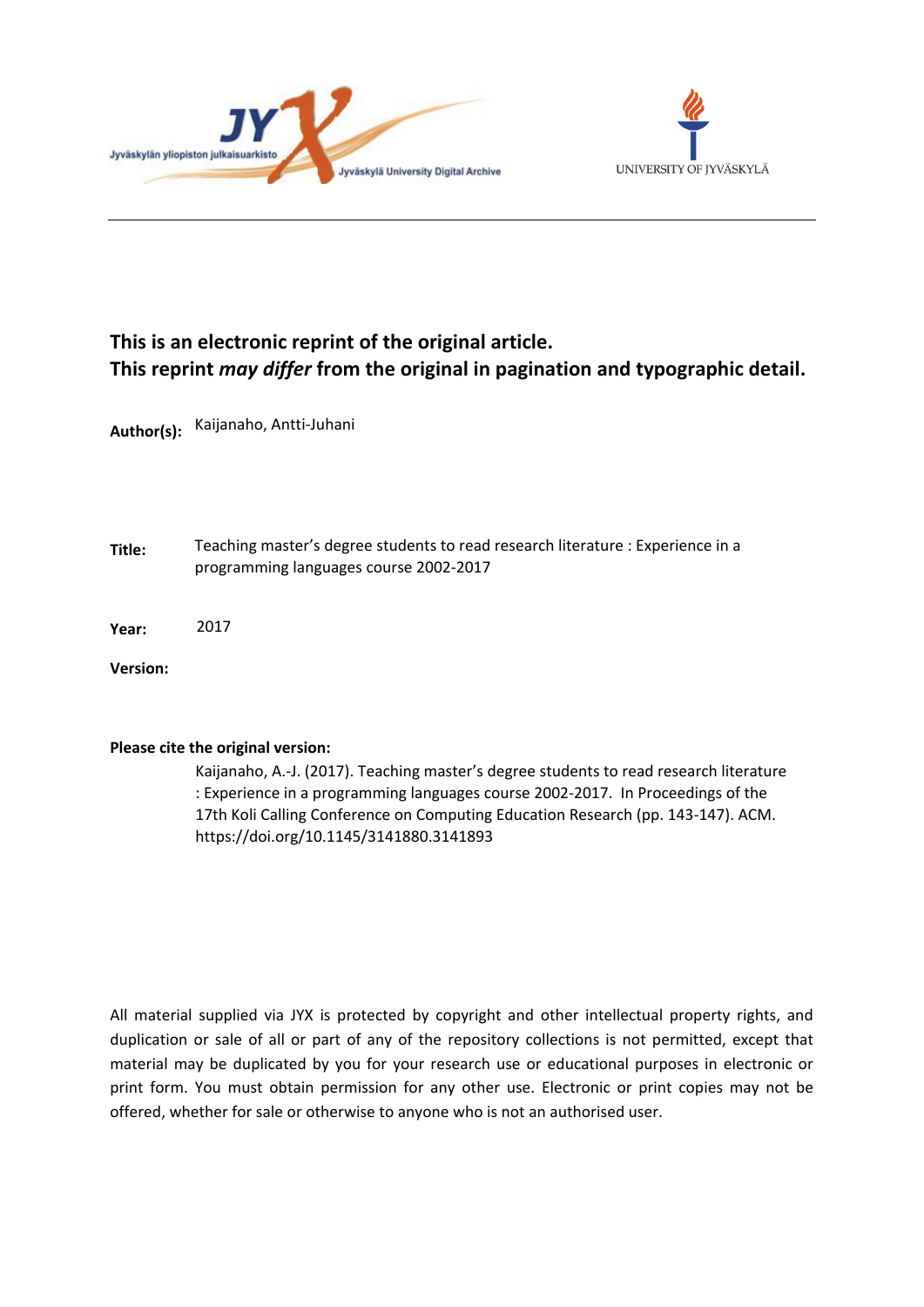# Teaching master's degree students to read research literature

Experience in a programming languages course 2002–2017

Antti-Juhani Kaijanaho University of Jyvaskyla Faculty of Information Technology University of Jyvaskyla, Finland antti-juhani.kaijanaho@jyu.fi

## ABSTRACT

The skill to read research literature critically belongs in every university graduate's toolbox. I have attempted to teach this skill in a master's degree level course in programming languages over 15 years using, at various times, simulated conferences, voluntary reading exercises, evidence-based practice training, and a flipped classroom with mandatory reading assignments. I discuss my experience and analyze preliminary qualitative data on the use of evidence-based practice and a flipped classroom for this purpose. I present no firm conclusions, but expect that future work (by me or others) will be able to use my experience as a baseline for better teaching of research literature reading.

#### CCS CONCEPTS

• Social and professional topics  $\rightarrow$  Computer science education; Software engineering education; Adult education;

## **KEYWORDS**

critical thinking, critical reading, evidence-based practice, evidencebased programming language design, flipped classroom, science literacy, pyramid discussion, qualitative research, content analysis

#### ACM Reference Format:

Antti-Juhani Kaijanaho. 2017. Teaching master's degree students to read research literature: Experience in a programming languages course 2002– 2017. In Proceedings of Koli Calling 2017. ACM, New York, NY, USA, [5](#page-5-0) pages. <https://doi.org/10.1145/3141880.3141893>

#### 1 INTRODUCTION

University education has an element of training the student as a scholar and a scientist. This is most obvious in the PhD but it is also present, less prominently, in master's degrees and even in bachelor's degrees. For example, the Finnish government mandates [\[20\]](#page-5-1) that a bachelor's degree holder should be equipped for scientific thinking and working habits, and a master's degree holder should be equipped for applying scientific methods and knowledge as well as for continuing studies toward a later research degree.

© 2017 Copyright held by the owner/author(s). Publication rights licensed to the Association for Computing Machinery. ACM ISBN 978-1-4503-5301-4/17/11. . . \$15.00

<https://doi.org/10.1145/3141880.3141893>

One essential scholarly skill is the ability to locate and critically read the research literature. It is needed even during studies, when preparing the capstone thesis, and I assert that it is one of the essential skills that should separate university trained professionals from trade school graduates in the same field. The current post-truth world especially needs it. In my personal experience, students are often expected to pick this skill up by themselves; even when reading is assigned, students are not given any support nor is success evaluated (beyond possibly a substantive exam). I am not myself innocent of this sin, but I have been working to do better.

In this paper, I discuss my experience in developing a substantive course toward providing explicit support and training for students in reading technical research literature critically. In addition to a report of my experience, I also discuss two explorative case studies based on archived and participant–observer generated data, aiming for preliminary guidance on where this process should go next.

### 2 BACKGROUND

I begin by discussing the related research and then continue by reviewing two background concepts central to my more recent attempts to teach literature reading: evidence-based practice and flipped classrooms.

### 2.1 Teaching research paper reading

The research on teaching research paper reading seems to concentrate on undergraduate capstone courses. Dekhane and Price [\[6\]](#page-5-2), for example, present a capstone software development course that requires students to read a research paper, to find supporting research literature, and to write up a summary. Erkan and Barr [\[8\]](#page-5-3) discuss their capstone course aiming to integrate the teachings of all previous courses by discussing research papers and making explicit how those papers used what the students have already learned. Neither course appears to provide much scaffolding for students in their reading of papers.

The literature also includes several tutorials for novice readers of research papers (e. g., [\[18\]](#page-5-4)) and a line of research on the content and teaching of computing research methodology (e. g., [\[24\]](#page-5-5)). While these provide background and context for research reading, they do not address the key question of teaching the skill.

## 2.2 Evidence-Based Practice

Evidence-based practice is an interdisciplinary umbrella term covering a number of research dissemination and utilization initiatives, first developed in medicine as Evidence-Based Medicine (EBM) [\[9\]](#page-5-6); it originated as a method of teaching medical students and resident

Permission to make digital or hard copies of all or part of this work for personal or classroom use is granted without fee provided that copies are not made or distributed for profit or commercial advantage and that copies bear this notice and the full citation on the first page. Copyrights for components of this work owned by others than the author(s) must be honored. Abstracting with credit is permitted. To copy otherwise, or republish, to post on servers or to redistribute to lists, requires prior specific permission and/or a fee. Request permissions from permissions@acm.org. Koli Calling 2017, November 16–19, 2017, Koli, Finland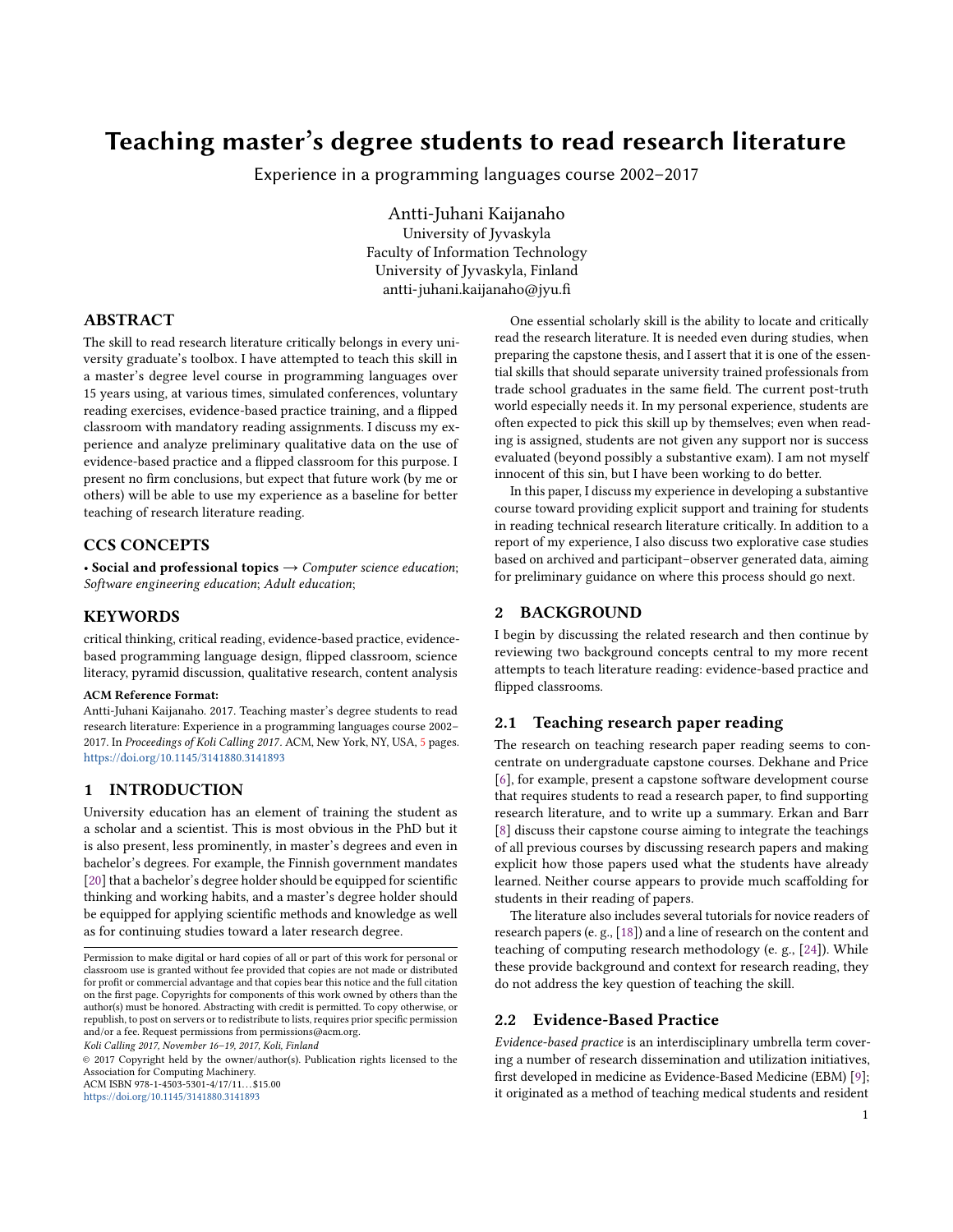Table 1: Summary of course instances

<span id="page-2-1"></span>

| Year | Reg'd | Active |    |               | Passed Pass rate Literature element                 | Course format         |
|------|-------|--------|----|---------------|-----------------------------------------------------|-----------------------|
| 2002 | 56    | 32     | 32 | $0.57 - 1.00$ | Simulated conference                                | Lectures and homework |
| 2004 | 22    | 16     | 9  | $0.41 - 0.56$ | Simulated conference                                | Lectures and homework |
| 2007 | 32    | 8      | 2  | $0.06 - 0.25$ | Simulated conference, voluntary reading assignments | Lectures and homework |
| 2009 | 28    | 19     | 13 | $0.46 - 0.68$ | Voluntary reading assignments                       | Lectures and homework |
| 2010 | 30    | 20     | 17 | $0.57 - 0.85$ | Voluntary reading assignments                       | Lectures and homework |
| 2012 | 35    | 16     | 9  | $0.25 - 0.56$ | Voluntary reading assignments                       | Lectures and homework |
| 2016 | 32    | 11     | 8  | $0.25 - 0.73$ | Voluntary reading assignments                       | Lectures and homework |
| 2017 | 27    | 16     | 14 | $0.52 - 0.88$ | Required assigned reading                           | Flipped classroom     |

physicians to deal with an excess of medical research literature when trying to determine the best way to answer a question about, e. g., the diagnosis or treatment of a particular patient [\[1\]](#page-5-7). Central to the method is critical appraisal—a heuristic for quickly determining whether a particular research publication answers a particular question in a reliable way [\[10\]](#page-5-8). While EBM has since developed a significant institutional arm—including Cochrane reviews [\[23\]](#page-5-9) and clinical practice guidelines [\[22\]](#page-5-10)—it is this original practitionereducation model that is of relevance for this work.

Many disciplines have created variations; most notably for my purposes, Evidence-Based Software Engineering (EBSE) is mostly focused on producing systematic reviews [\[19\]](#page-5-11). Jørgensen et al. [\[15\]](#page-5-12) discussed a course design for teaching an early practitionereducation model of EBSE, but more recent reports (e. g., [\[4\]](#page-5-13)) of teaching EBSE seem to base themselves on teaching the institutions like systematic reviewing.

I recently proposed Evidence-Based Programming Language Design (EB-PLD) modeled after the individual practitioner's view of EBM [\[16\]](#page-5-14). It is (quoted from Analysis 35 on p. 163; first-level item numbering elided and punctuation added; emphasis in the original)

"a decision procedure to resolve uncertainty regarding a particular practical language design problem, applied by an individual language designer, consisting of five steps: (a) formulating a question, (b) locating evidence, (c) appraising the evidence, (d) applying the evidence, and (e) evaluating one's own performance. Here, evidence means relevant published studies."

I gave specific advice on each of these steps, including a "[t]entative quality appraisal checklist for comparative questions" (Table 19 on p. 168). As defined, EB-PLD is not a teaching method, but I hypothesize it could function as a scaffolding for students trying to learn to use the research literature: in such a case, the student would take on the role of a language designer in a simulated design exercise with an assigned (or a student-formulated) design problem.

#### 2.3 Flipped classroom

The slogan of the flipped classroom is simple: what was homework is now in-class activity, and what used to be in-class activity is now homework [\[2,](#page-5-15) [21\]](#page-5-16). In practice, this means presenting substantive content in a form the students can access and absorb independently, typically online videos, and using class meetings for active exercises. Lage et al. [\[21\]](#page-5-16) motivated it by a desire to provide appropriate forms of instruction for students with diverse learning styles. Bergmann

and Sams [\[2\]](#page-5-15) motivated their approach by their desire to accommodate different life situations of their students, many of whom missed classes regularly due to other commitments. More radically, a flipped course design at the university level can be motivated by a desire to enable student self-direction (e. g., [\[25\]](#page-5-17)).

Systematic reviews in other fields of discipline-based education research [\[5,](#page-5-18) [17\]](#page-5-19) suggest a lack of strong evidence base from which to make firm conclusions about the efficacy of flipped classrooms, but there may be a positive effect compared to traditional lecturebased education. A quasi-experiment in biology education [\[14\]](#page-5-20) suggests that the benefits, if any, of a flipped classroom is properly accounted to the increase in active learning and not to the flipping aspect itself.

Bishop and Verleger [\[3\]](#page-5-21) claim that a flipped classroom requires "direct computer-based individual instruction" so that, for example, merely assigning required reading to be completed before class would not qualify, but it seems to me that the key aspect (especially in light of the evidence) is the freeing of class time from lecturing.

### 3 THE COURSE

I discuss in this paper a master's level course on the principles of programming languages first taught in 2002 and taught eight times, most recently in 20[1](#page-2-0)7, at the University of Jyväskylä, Finland.<sup>1</sup> It has always had some component encouraging the students to read and decipher highly technical research literature.

A challenge for this course is that the technical literature about its subject matter has adopted an exceedingly formal style for describing and justifying their contributions (for a recent textbook, see [\[11\]](#page-5-22)). In my experience, developing sufficient theoretical background to discuss modern formally oriented research papers on programming languages requires more than half of the available time in the whole course, and students tend to lose sight of why this is done long before I can start introducing real research papers that use this theory. Complicating the course further in recent years has been my desire to incorporate human-factors research in the course (see, e. g., Chapter 8 of [\[16\]](#page-5-14)). This requires a different background, including experiment design and statistical analysis.

Counterbalancing these difficulties, this course has always been fairly small, allowing flexibility to the course design. Table [1](#page-2-1) shows, among other things, the number of registered students (whether or not they withdrew later), the number of active students (based on the archival record), and the number of students who received

<span id="page-2-0"></span><sup>&</sup>lt;sup>1</sup>See <http://users.jyu.fi/~antkaij/opetus/okp/> for the publicly archived course materials.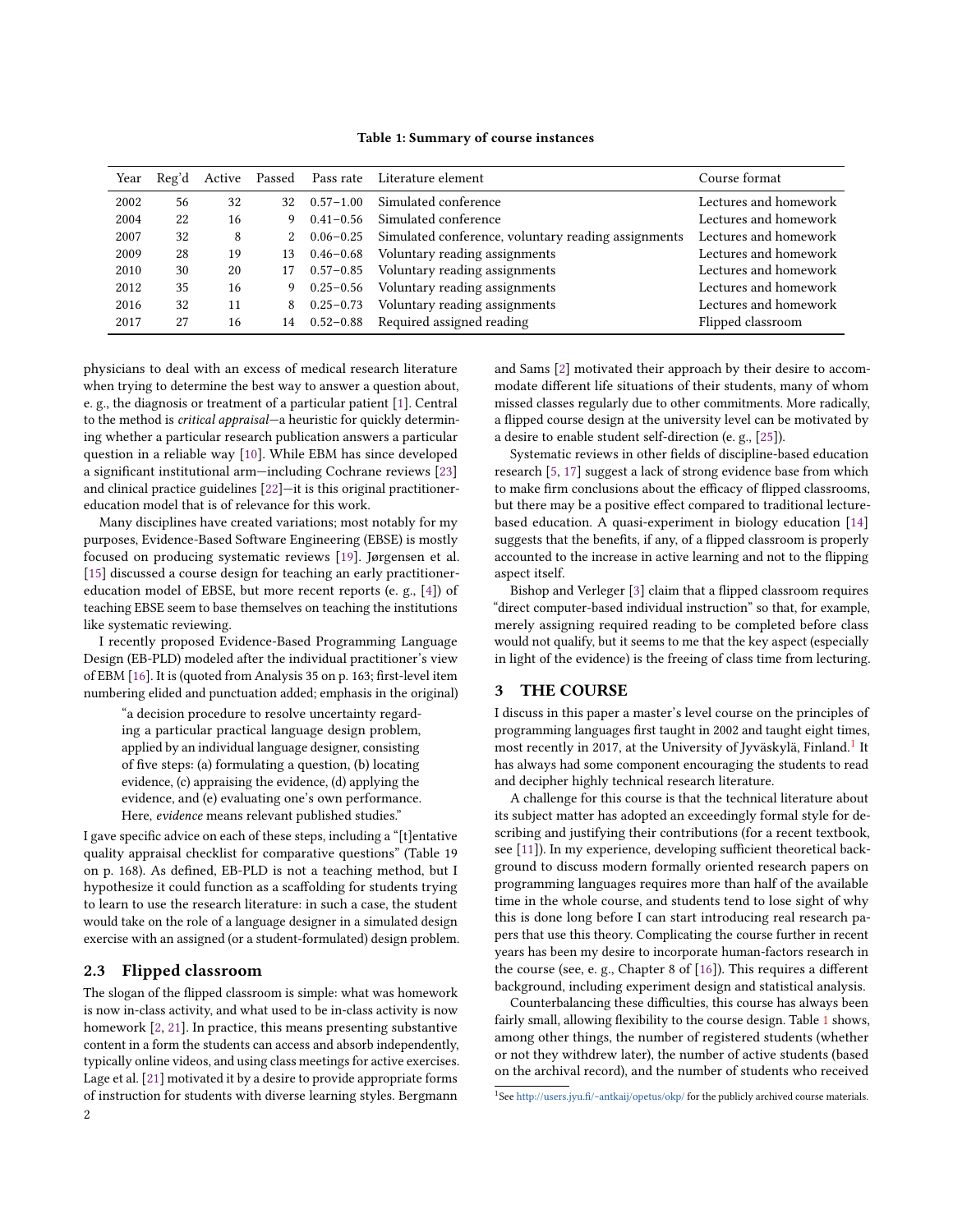Table 2: Summary of simulated conferences

<span id="page-3-0"></span>

| Year | Pages<br>expected | Students<br>participating | Papers<br>submitted | Effect<br>on grade |
|------|-------------------|---------------------------|---------------------|--------------------|
| 2002 | ~10               | 29                        | 10                  | major              |
| 2004 | ~10               | 11                        | 5                   | minor              |
| 2007 | $5 - 10$          | 4                         | 4                   | pass/fail          |

a passing grade on the course. The number of registered students commonly overestimates the number of actually participating students; conversely, the active count can underestimate it because some activities (like attending lectures in all but the 2017 instance) do not leave any record. The range of pass rates was computed by dividing the number of passed students with either the number of active students or the number of registered students. Differences in the pass rates may, in part, reflect changes in the pass criteria, not necessarily the effectiveness of the teaching techniques.

For most of its history, the course followed a standard format for courses here. The substantive course content was presented in lectures, and homework exercises were set for each week. Once a week, there was an in-class session where the exercises were discussed, with one student called to present their solution and then the teacher commenting on it; these sessions were usually run by an assistant teacher. Generally, exercises were voluntary in this model, but a portion of the course grade was determined by how many exercises the student had reported as completed; the only time a teacher checked a student's work was when they were called to present their solution. At the end of a course, students were typically required to complete a larger capstone project in addition to passing an exam; in this course, the project was the simulated conference (which was later dropped) and the exam was often replaced by learning journals or essays.

## 4 PAST ATTEMPTS AT TEACHING LITERATURE READING IN THIS COURSE

I first discuss two attempted techniques for teaching literature reading on the course, which I no longer use. The data for this section are purely archival, supplemented by my memory; I generated no research-specific data about these techniques at the time.

#### 4.1 Simulated conference (2002–2007)

The first three times, a mandatory part of the course was a simulated conference, with students writing (in teams) papers discussing some technical topic in the subject area of the course, presenting their paper to an audience consisting mostly of other students in the course, and each team serving as an opponent to one other team. Table [2](#page-3-0) summarizes the three instances of the simulated conference.

In 2002 and 2004, students were instructed to prepare a paper discussing a specific programming language, the appearance of a specific feature in several languages, some specific aspect of the theory of programming languages, or a specific topic in the history of programming languages. The paper was required to be predominantly based on research papers, supplemented by the technical documentation of the languages under discussion. Both years, a proceedings volume was prepared, and a multi-session single-track

simulated conference was held. In 2007, the simulated conference presented difficulties. Initially, the instructions were the same as before, but because so few people participated actively in the course, works were to be prepared alone. No proceedings volume was prepared, and there are very few archived records about the actual conference.

There is a very limited amount of data available at this time to make meaningful assessment of the simulated conference. Clearly, the 2002 instance was very successful; reading the proceedings volume 15 years later fills me with a sense of awe at the skill and level of achievement of the students who took part. To some extent, a novelty effect must have been present, as it was the first such course at this department, and the simulated conference was also a new idea here. In contrast, the 2007 conference was a clear failure: about half of the students who had been active during the lecture part of the course failed to even specify a topic. At this point, I concluded that the simulated conference model was no longer viable, and I dropped it from the course concept.

#### 4.2 Voluntary reading assignments (2007–2016)

In 2007, I added new exercises that called the students to read a specific research paper and to prepare a 10 minute presentation about it. In the exercise session, one of the students was called by the session teacher to present, and the teacher then led discussion about the article. Oral feedback from students and from the assistant teacher suggested that this was a bit too demanding a task, and so mid-course in 2009, the reading assignment was changed, first to just ask the student to prepare to discuss, and a couple of weeks later, to specifying explicit prompts.

For example, I assigned the classic TOPLAS paper on Featherweight Java [\[13\]](#page-5-23), or its earlier OOPSLA version, each year near the end of the course. At first, the assignment specified nothing more. In 2010, I prompted the students to think about the purpose of the formalism discussed, and to figure out the meaning of two particular formal rules. In 2012 and 2016, I gave the following prompts (translated here to English): "a. Why do the authors think Featherweight Java is useful? b. What is stupid cast, how does FJ differ from Java regarding it, and why? c. Are there any surprises in the formal rules of FJ?" A number of other, mostly classic but also some contemporary papers were also assigned at various times.

I have very little data on which to base any evaluation of this practice, but my memory suggests that it did not encourage the students to go beyond the trivial and the surface.

## 5 RECENT ATTEMPTS

In this section I detail two recent attempts to teach research literature reading. In both cases, some systematic data generation occurred. The data are qualitative, in the form of text written by the participants themselves. Beyond the generated data, the discussion here is based on my records and memory. The data analysis, conducted as a conventional content analysis [\[12\]](#page-5-24), was guided by the following questions:

- (1) What aspects of the studied intervention helped or hindered students learning to read research literature?
- (2) What subjective difficulties can be observed in the students' learning to read research literature?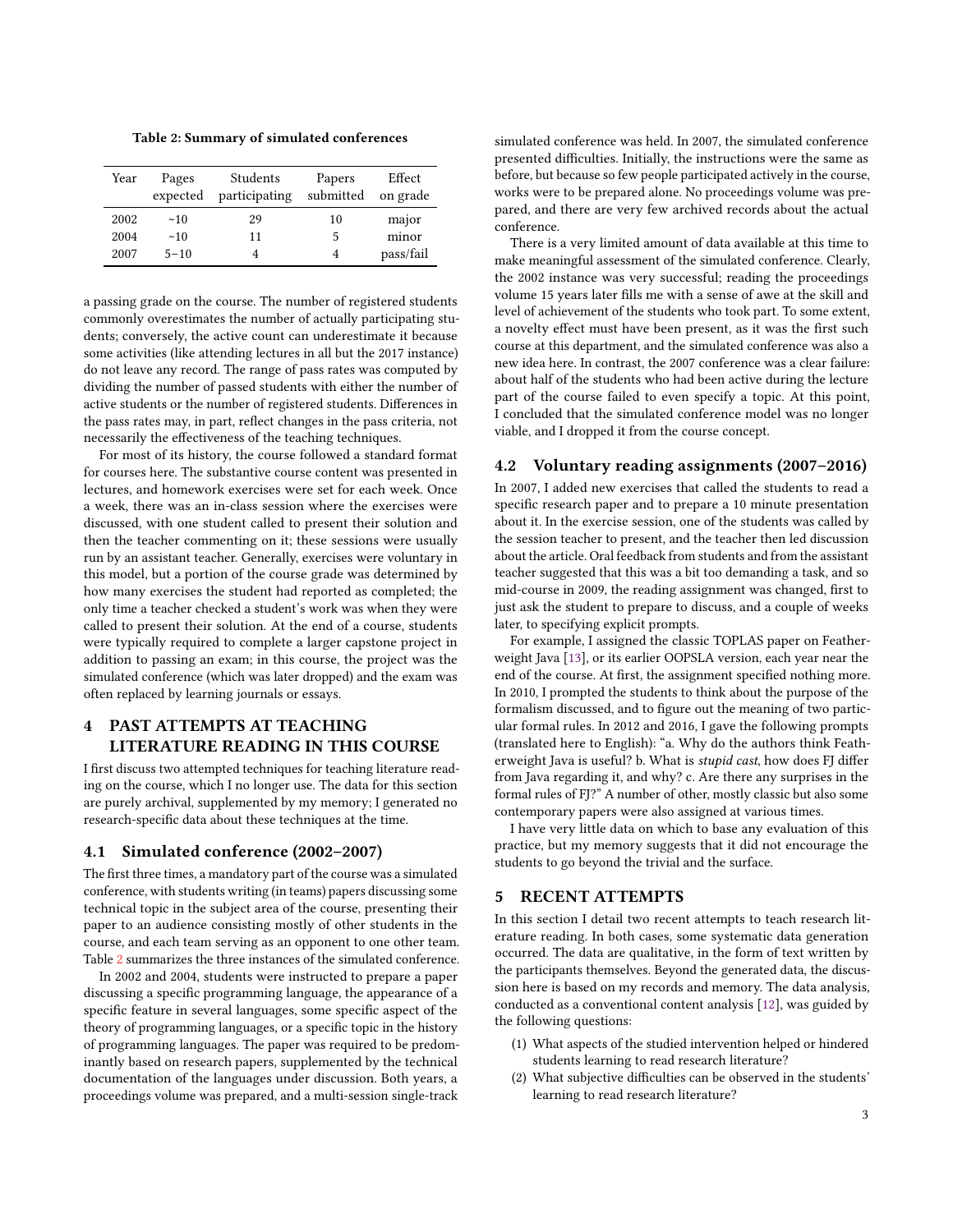(3) What issues in course design emerge from the data? Limited space precludes a full exposition of the analysis here.

## 5.1 The EB-PLD trial (2016)

In the 2016 course, as part of the weekly voluntary exercises in the final three weeks of the course, students were asked to complete the evidence-based programming language design (EB-PLD) process [\[16\]](#page-5-14). The main difference to my original EB-PLD was that no language design context was present: instead, the process was used to answer questions regarding programming languages in a generic context.

Data generated from this trial comprise the answers submitted by the students as well as my participant-observer notes as the teacher, written shortly after each session where trial exercises were discussed. Participation was voluntary, and all participants gave informed consent.

Four students submitted answers to the trial exercises. They reported mainly difficulties in formulating a useful question:<sup>[2](#page-4-0)</sup>

[Student:] Especially defining the scope of the question affects results significantly. Too specific a question risks that no fitting answer can be found by the searches and "almost good" results are excluded.

The process was also seen as time-consuming, but worth the effort. One student noted that the lack of statistical training made it hard for them to critically appraise the human-factors experiments that they were reading.

I noted that an exercise session of the sort used in this course seems to induce a power hierarchy:

[Teacher:] Troughout the session, students mainly responded to prompts from me, and did not speak on their own initiative. This shows, I think, an unfortunate deference to me as the teacher [. . . ]. The session did not seem much different from other similar sessions I have ran on this course and in other courses.

My impression from the data and their analysis is that those students who did take part found the actual reading instructive but time-consuming. The teaching method—lectures and exercises seems to be a hindrance, however.

## 5.2 Flipped classroom with assigned reading (2017)

In the 2017 course instance, I adopted a flipped classroom model, replacing lectures and homework. The students were expected to study certain assigned readings before each in-person course meeting and to be prepared to discuss the material in class; video lectures were not used. Each course meeting was generally structured as peer discussion, based on teacher-assigned prompts, following usually a pyramid model (see, e. g., [\[7\]](#page-5-25)): students are first assigned to work in pairs or in groups of three;<sup>[3](#page-4-1)</sup> after a while, groups are merged to form 2–3 larger groups; and the exercise is ended by a plenary discussion. One round of discussion from pairs to the plenary can easily take 45–90 minutes, depending on the topic. The

<span id="page-4-0"></span>

<span id="page-4-1"></span> $3$ While pairs are desirable, often the number of students present is not even.

<span id="page-4-2"></span>

Figure 1: Attendance in flipped classroom meetings (2017)

role of the teacher is to set the assigned reading and the discussion prompts, to direct group formation, to circulate among the student groups listening to their discussions, and to take action in the case of problems in the discussion process.

The in-class discussions had deliberately low stakes. Attendance, or completing a corresponding distance learning exercise, was required for each course meeting, but the in-class discussions did not affect the passing grade; only the attendance of each student was recorded (see Figure [1\)](#page-4-2). The goal was to enable students to throw themselves into the discussion without a fear of failure; my observation is that this seems to have succeeded. The passing grade was determined by other assignments.

My original intent was to use published research literature as the assigned readings as much as possible, but it quickly became obvious that the materials were not suitable for introducing the more technical material. Instead, I wrote a series of notes which I then assigned as readings when the highly technical topics were under discussion. Similarly, while the pyramid model was often used in the more technical meetings as well, exercises were used instead of discussion prompts, and sometimes the pyramid progressed straight from the pair stage to the plenary. In some cases, I decided to lecture for 15–30 minutes at the end of a meeting, after it became clear that the students did not grasp the essential points from the readings.

At the end of the course, I assinged the students a voluntary (but compensated) written task, where the students were asked to provide (non-anonymous) feedback to me as the teacher, guided by open-ended questions. Four students submitted answers to this task; all consented to their answers being used as data and none objected to discussion in a paper.

Several students commented how what they learned on this course was not what they had expected:

> [Student 1:] I feel my mind has kind of broadened but not in the way I expected.

Several also commented on how reading actual papers was good but sometimes too hard; the course was considered hard work, or perhaps even too much work at times. Some students would have wanted more lectures or a textbook to follow alongside. The discussions were seen as a good feature of the course, except that sometimes they felt that other students had not prepared themselves sufficiently. The course's focus on critical reading was seen as a good, perhaps even unique, feature: